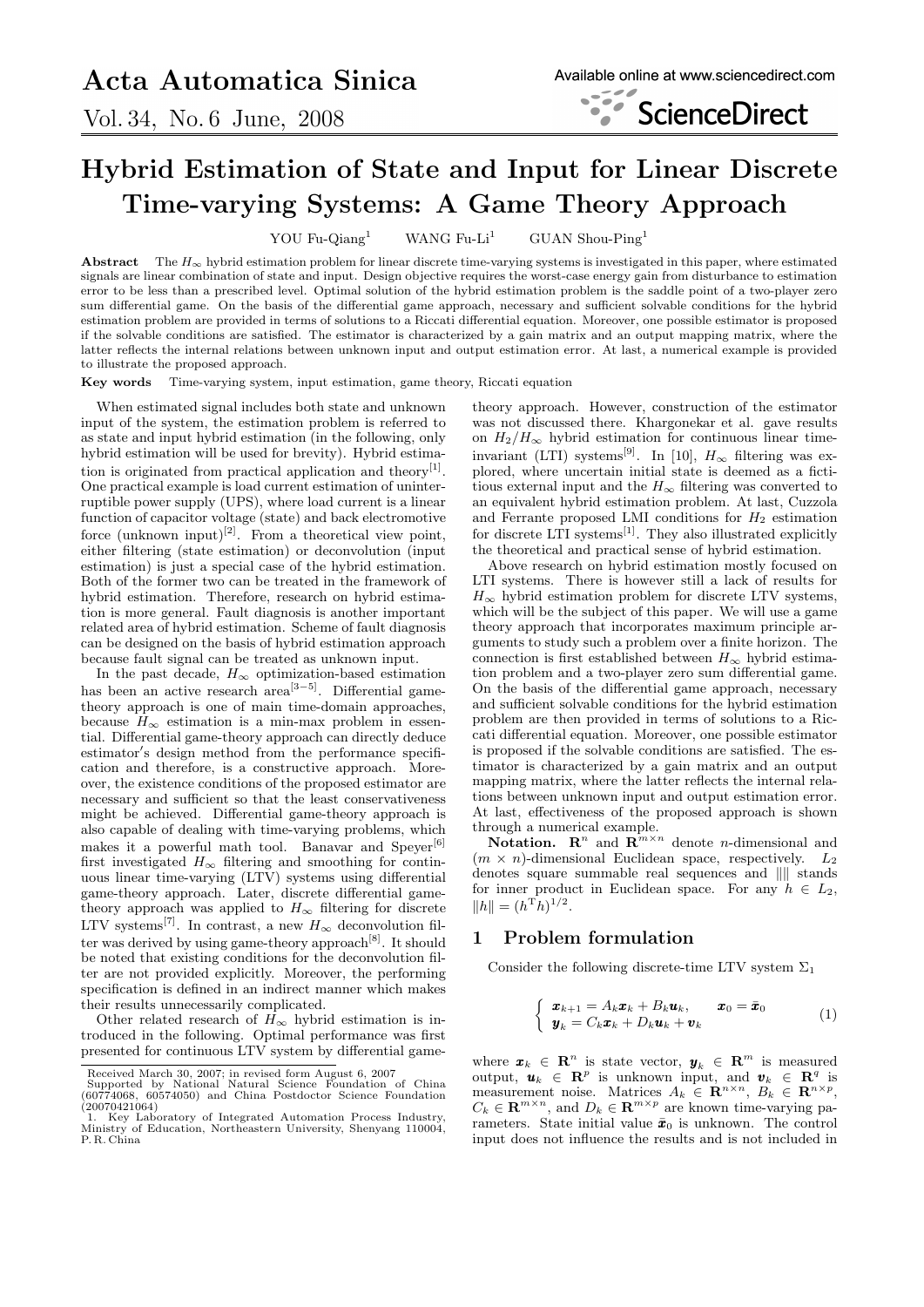system  $\Sigma_1$ . Estimated signal is given by

$$
\boldsymbol{z}_k = L_{xk}\boldsymbol{x}_k + L_{uk}\boldsymbol{u}_k \tag{2}
$$

where  $\mathbf{z}_k \in \mathbf{R}^l$ ,  $L_{x_k} \in \mathbf{R}^{l \times n}$ , and  $L_{uk} \in \mathbf{R}^{l \times p}$  are predefined parameter matrices to describe estimated objectives.

With different forms of  $z_k$  in (2), three kinds of estimation problem can be defined as follows: 1)  $L_{x_k} \neq 0$ ,  $L_{uk} = 0$ , filtering; 2)  $L_{xk} = 0$ ,  $L_{uk} \neq 0$ , input estimation; 3)  $L_{xk} \neq 0$  and  $L_{uk} \neq 0$ , SISE (State and input simultaneous estimation). Obviously, both filtering and input estimation are just special cases of SISE.

Define a scalar  $\gamma$  to denote disturbance attenuation level and a worst-case estimation performance index

$$
J_{wrt}(\hat{\mathbf{z}}_k, \mathbf{u}_k, \mathbf{v}_k, \mathbf{x}_0) =
$$
  
\n
$$
\sup_{(\mathbf{u}, \mathbf{v}) \in L_2, \mathbf{x}_0 \in \mathbf{R}^n} \left[ \frac{\sum_{k=0}^{N-1} ||\mathbf{z}_k - \hat{\mathbf{z}}_k||^2}{\mathbf{x}_0^{\mathrm{T}} R \mathbf{x}_0 + \sum_{k=0}^{N-1} (||\mathbf{u}_k||^2 + ||\mathbf{v}_k||^2)} \right]^{1/2}
$$
\n(3)

where the subscript " $wrt$ " of  $J_{wrt}$  denotes "worst",  $\hat{\mathbf{z}}_k \in$  $\mathbf{R}^l$  is estimate of  $\mathbf{z}_k$  and  $R \in \mathbf{R}^{n \times n}$  is a positive definite weighting matrix on uncertainty of initial state.  $N \to \infty$ corresponds to infinite horizon case and in this paper we will focus on the finite horizon case  $(N < \infty)$ .

 $H_{\infty}$  SISE estimator for discrete-time LTV systems:

Consider system (1) and (2). Given a positive scalar  $\gamma$ , an estimator  $\hat{\mathbf{z}}_k = \Im(\mathbf{y}_k)$  satisfying the performance specification  $J_{wrt} < \gamma$  for all possible  $\mathbf{u}, \mathbf{v}$ , and  $\mathbf{x}_0$  is referred to as  $H_{\infty}$  SISE estimator for discrete-time LTV systems.

#### 2 Main results

From the output equation in (1) and the performance specification  $J_{wrt} < \gamma$ , we formulate a new performance measure

$$
J(\hat{\mathbf{z}}_k, \mathbf{u}_k, \mathbf{y}_k, \mathbf{x}_0) = \sum_{k=0}^{N-1} ||\mathbf{z}_k - \hat{\mathbf{z}}_k||^2 -
$$
  

$$
\gamma^2 \left[ \mathbf{x}_0^{\mathrm{T}} R \mathbf{x}_0 + \sum_{k=0}^{N-1} (||\mathbf{u}_k||^2 + ||\mathbf{y}_k - C_k \mathbf{x}_k - D_k \mathbf{u}_k||^2) \right]
$$
(4)

To seek  $H_{\infty}$  SISE estimator, we are involved with solving a two-player zero sum differential game

$$
\inf_{\hat{\mathbf{z}}_k} \sup_{\mathbf{y}} \sup_{\mathbf{x}_0} \sup_{\mathbf{u}} J \tag{5}
$$

As the two opponents in the game, unknown input  $u$ , output  $y$ , and unknown initial state  $x_0$  try to make the performance measure J maximize, the estimate  $\hat{z}_k$  actes counter. Optimal solution to  $H_{\infty}$  SISE problem is exactly the game's saddle point  $(\hat{\mathbf{z}}_k^*, \mathbf{u}^*, \mathbf{y}^*, \mathbf{x}_0^*)$  satisfying

$$
J(\hat{\mathbf{z}}_k^*, \boldsymbol{u}_k, \boldsymbol{y}_k, \boldsymbol{x}_0) \leq J(\hat{\mathbf{z}}_k^*, \boldsymbol{u}_k^*, \boldsymbol{y}_k^*, \boldsymbol{x}_0^*) \leq J(\hat{\mathbf{z}}_k, \boldsymbol{u}_k^*, \boldsymbol{y}_k^*, \boldsymbol{x}_0^*) \tag{6}
$$

For notation brevity, define matrices

$$
F_k = L_{xk}^{\mathrm{T}} L_{uk} - \gamma^2 C_k^{\mathrm{T}} D_k, \quad E_k = \gamma^2 (I + D_k^{\mathrm{T}} D_k) - L_{uk}^{\mathrm{T}} L_{uk}
$$
  

$$
S_k = L_{xk}^{\mathrm{T}} L_{xk} - \gamma^2 C_k^{\mathrm{T}} C_k + F_k E_k^{-1} F_k^{\mathrm{T}}, \quad A_{ck} = A_k + B_k E_k^{-1} F_k^{\mathrm{T}}
$$

**Theorem 1.** Given a positive scalar  $\gamma$ , for discrete-time LTV system (1) and (2), an estimator satisfying performance specification  $J_{wrt} < \gamma$  exists if and only if there exists bounded positive matrix function  $Q_k$  for  $\forall k \in [0, N-1]$ 

such that  $(I - S_k Q_k)$  is invertible and the following conditions hold

$$
\gamma^{2}(I + D_{k}^{\mathrm{T}} D_{k}) - L_{uk}^{\mathrm{T}} L_{uk} > 0
$$
\n(7)

$$
I + L_{uk} E_k^{-1} L_{uk}^{\mathrm{T}} + (L_{xk}^{\mathrm{T}} + (L_{xk}^{\mathrm{T}} + K_{k} E_k^{-1} L_{uk}^{\mathrm{T}}))
$$
  

$$
F_k E_k^{-1} L_{uk}^{\mathrm{T}} \Gamma Q_k (I - S_k Q_k)^{-1} (L_{xk}^{\mathrm{T}} + F_k E_k^{-1} L_{uk}^{\mathrm{T}}) > 0
$$
 (8)

$$
Q_{k+1} = (A_k + B_k E_k^{-1} F_k^{\mathrm{T}}) Q_k (I - S_k Q_k)^{-1} (A_k + B_k E_k^{-1} F_k^{\mathrm{T}})^{\mathrm{T}} + B_k \left[ \gamma^2 (I + D_k^{\mathrm{T}} D_k) - L_{uk}^{\mathrm{T}} L_{uk} \right]^{-1} B_k^{\mathrm{T}} \tag{9}
$$

$$
Q_0 = \gamma^{-2} R^{-1} \tag{10}
$$

Furthermore, if such an estimator exists, one  $H_{\infty}$  SISE estimator is given by

$$
\begin{cases}\n\hat{\pmb{x}}_{k+1} = A\hat{\pmb{x}}_k + (\gamma^2 A_k Q_k C_k^{\mathrm{T}} + B_k D_k^{\mathrm{T}})(D_k D_k^{\mathrm{T}} + \\
I\gamma^2 C_k Q_k C_k^{\mathrm{T}})^{-1} (\pmb{y}_k - C_k \hat{\pmb{x}}_k) \\
\hat{\pmb{z}}_k = L_{xk} \hat{\pmb{x}}_k + (L_{uk} D_k^{\mathrm{T}} + \gamma^2 L_{xk} Q_k C_k^{\mathrm{T}})(D_k D_k^{\mathrm{T}} + \\
I + \gamma^2 C_k Q_k C_k^{\mathrm{T}})^{-1} (\pmb{y}_k - C_k \hat{\pmb{x}}_k),\n\end{cases}
$$
\n(11)

Theorem 1 for existing conditions of  $H_{\infty}$  SISE estimator for discrete-time  $LT\bar{V}$  systems can be checked by inequalities (7) and (8) and by solving a differential Riccati recursion, which is propagated by  $(9)$  from initial condition (10). In case that  $Q_k$  exists, one  $H_{\infty}$  SISE estimator can be constructed as (11) with a special innovation structure. Innovation information  $(\boldsymbol{y}_k - C_k \hat{\boldsymbol{x}}_k)$  is used to update estimator's state equation and provide input estimation through gain matrix and projector matrix, respectively. Let  $L_{uk} = 0$ , conditions (7)∼(10) recover the results on  $H_\infty$  filtering for discrete-time LTV systems[11]. Let  $L_{xk} = 0$ , and we can obtain an  $H_{\infty}$  deconvolution filter for discrete-time LTV systems.

#### Proof of Theorem 1.

We will propose the necessary proof of Theorem 1 and it is easy to finish its sufficient proof by reversing the process of the necessary proof.

Step 1. Seek optimal  $u_k^*$  and  $x_0^*$  of unknown input  $u_k$ and initial state  $x_0$ .

Having known the performing specification  $J_{wrt} < \gamma$ holds for discrete-time LTV systems (1) and (2), following (4), and constraint condition (1), define Hamiltonian function as

$$
H_{ak}(\hat{\mathbf{z}}_k, \mathbf{u}_k, \mathbf{y}_k, \mathbf{x}_0, \lambda_{k+1}) = \frac{1}{2} ||\mathbf{z}_k - \hat{\mathbf{z}}_k||^2 - \frac{1}{2}\gamma^2 (||\mathbf{u}_k||^2 + ||\mathbf{y}_k - C_k \mathbf{x}_k - D_k \mathbf{u}_k||^2) + \lambda_{k+1}^{\mathrm{T}} (A_k \mathbf{x}_k + B_k \mathbf{u}_k)
$$
(12)

where  $\lambda_{k+1}$  is a Lagrange multiplier.

First order necessary conditions are given by

$$
NC_1: \lambda_k = -\frac{\partial H_{ak}}{\partial \mathbf{x}_k}, NC_2: \frac{\partial H_{ak}}{\partial \mathbf{u}_k} = 0
$$

$$
NC_3: \lambda_0 = \gamma^2 R \mathbf{x}_0, NC_4: \lambda_N = 0
$$

 $NC<sub>2</sub>$  gives the optimal unknown input value as

$$
\boldsymbol{u}_k^* = E_k^{-1} (F_k^{\mathrm{T}} \boldsymbol{x}_k - L_{uk}^{\mathrm{T}} \hat{\boldsymbol{z}}_k + \gamma^2 D_k^{\mathrm{T}} \boldsymbol{y}_k + B_k^{\mathrm{T}} \lambda_{k+1}) \qquad (13)
$$

To make sure  $u_k^*$  maximizes performance measure J requires that

$$
E_k > 0 \tag{14}
$$